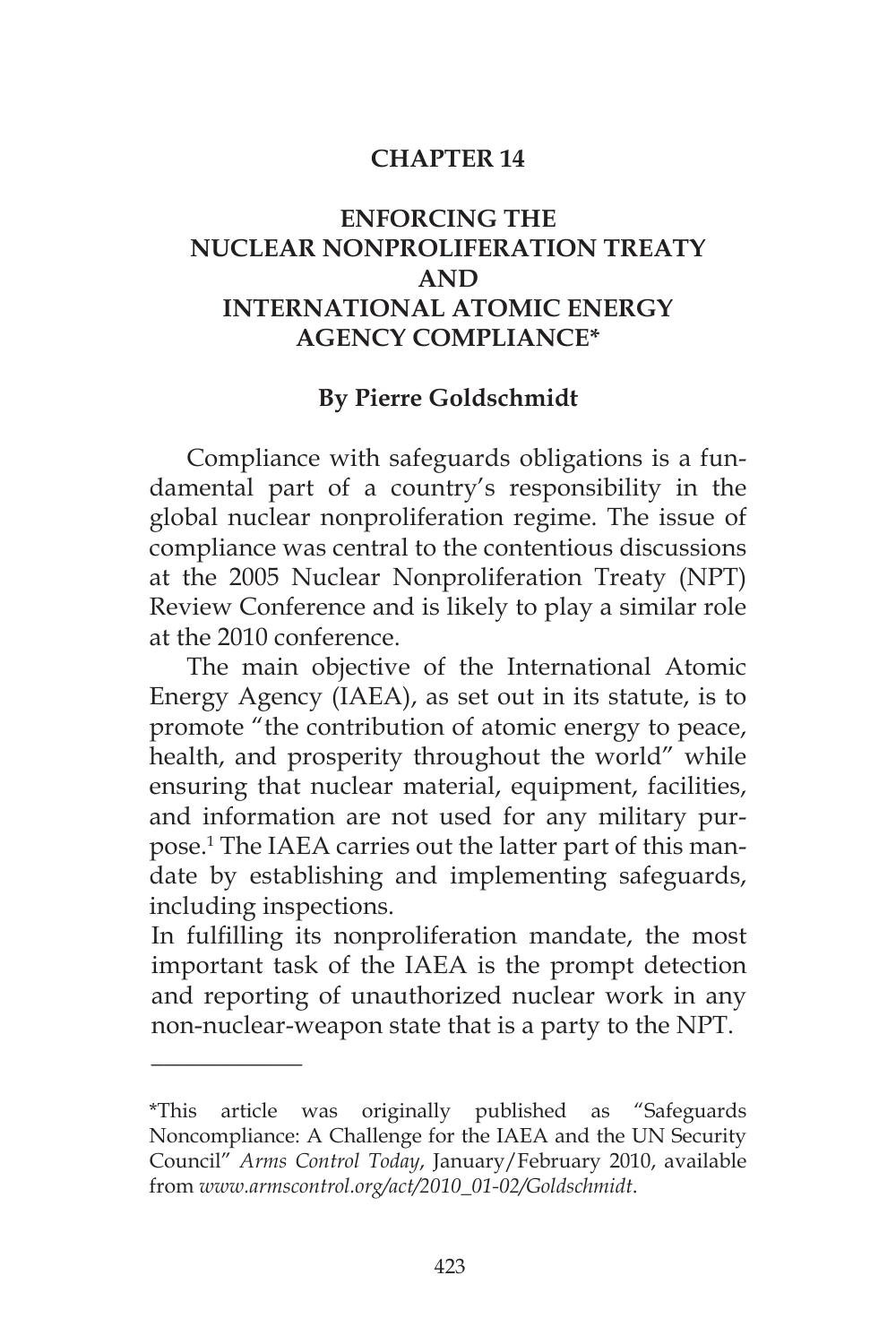This unauthorized work may involve the diversion of nuclear material from declared facilities as well as undeclared nuclear material and activities.

IAEA inspections are designed to ensure that countries are complying with their commitments under their safeguards agreements. The United Nations (UN) Security Council indicated the importance of noncompliance by addressing it in the first operative paragraph of Resolution 1887, which the council adopted on September 24, 2009, during the UN summit on nonproliferation and disarmament.<sup>2</sup>

Nevertheless, the international community must go beyond that resolution by adopting a refined and strengthened approach toward cases of safeguards noncompliance. Such an approach, as discussed below, has several elements. One element is how the IAEA Department of Safeguards should distinguish between cases of noncompliance that should be reported to the IAEA Board of Governors as "noncompliance" in accordance with Article XII.c of the IAEA statute, on one hand, and cases that constitute only technical or legal compliance failures and therefore need be reported (if at all) only in the annual Safeguards Implementation Report, on the other.<sup>3</sup> The board, when it finds that the agency is unable to resolve a case of noncompliance promptly, should not hesitate to request additional verification rights from the UN Security Council. The latter, in turn, should take steps to improve the likelihood of prompt and effective action when confronted with persistent cases of noncompliance or with withdrawal from the NPT.

# **THE SAFEGUARD DEPARTMENT'S ROLE**

In examining IAEA responsibilities, it is necessary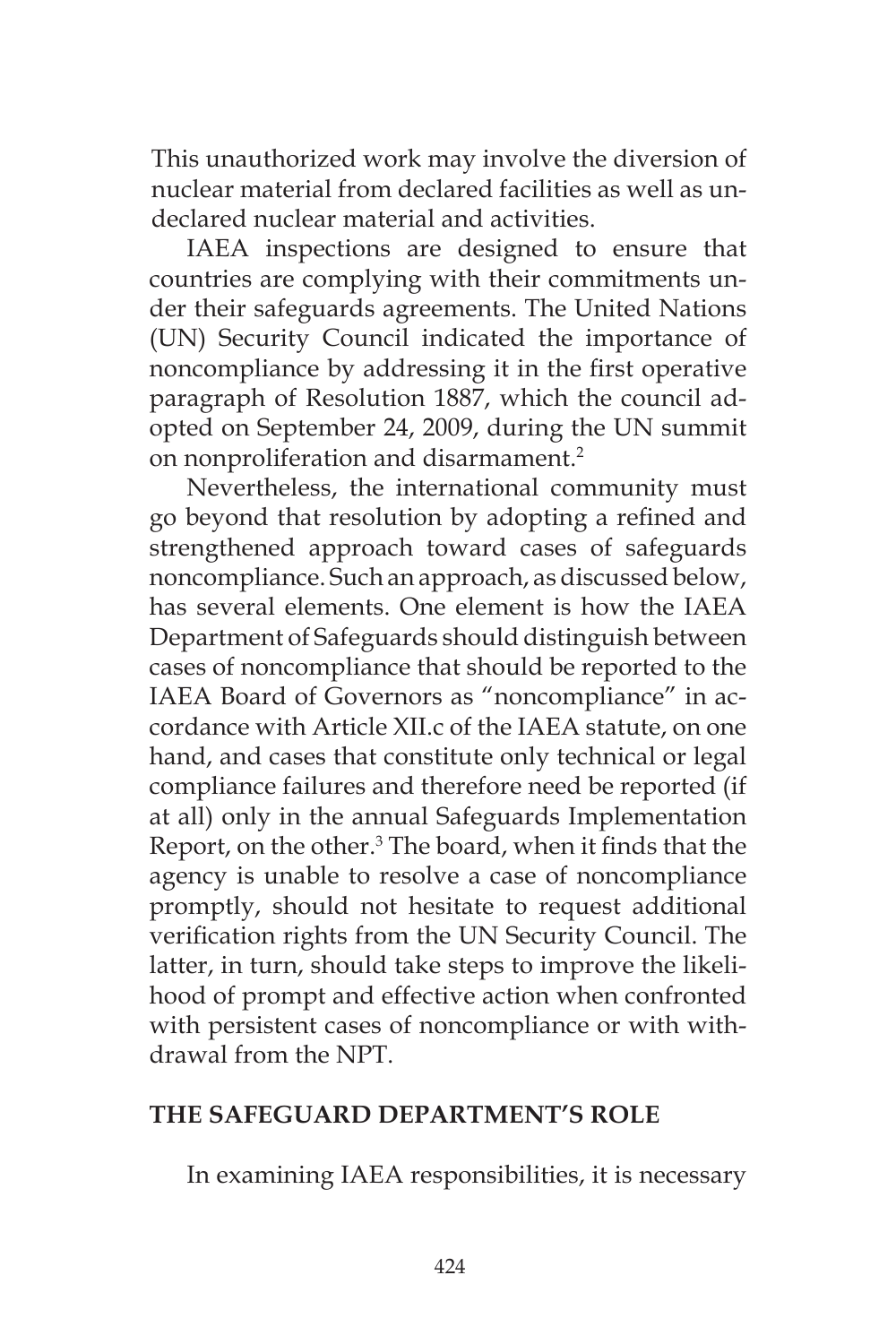to draw a distinction between the roles of the secretariat and those of the board of governors. The IAEA secretariat is the technical arm of the agency in charge of detecting any technical or legal noncompliance with the safeguards agreements concluded between the IAEA and a state. The secretariat is expected to perform this task in the most objective and nondiscriminatory way possible, without the influence of political considerations.

The fact that there is no official definition of what constitutes noncompliance should not be used as an excuse by the secretariat for not reporting promptly, fully, and factually any significant or intentional failure or breach of safeguards undertakings, including those of agreed "subsidiary arrangements."4

In judging whether a failure is intentional, the Department of Safeguards within the secretariat should, *inter alia*, take into account whether any state organization, including the state system of accounting for and control of nuclear material, knew of undeclared nuclear material (whatever its quantity), facilities, or activities that should have been declared to the IAEA. Denying access to a declared or suspected facility or location, as well as not allowing inspectors to take environmental samples as requested by the IAEA, is by definition intentional. If such a denial is prolonged, for example, more than a few days unless for legitimate safety reasons, it must be promptly reported by the Department of Safeguards to the IAEA director-general as a matter of concern. If the Department of Safeguards has the legal authority under the safeguards agreement to require such access, then the denial constitutes noncompliance.

Experience has taught that denial of prompt access to locations or refusal to take environmental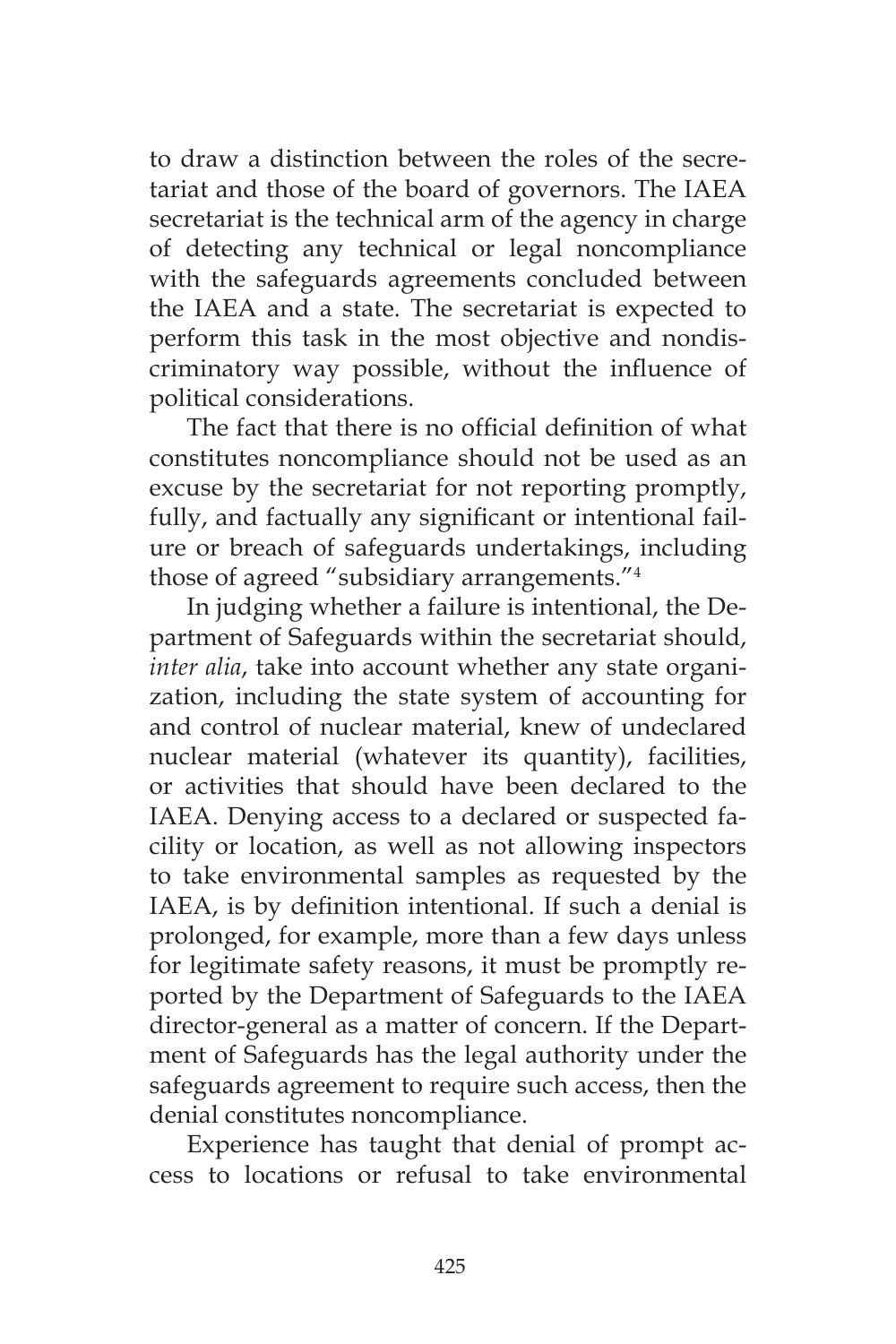samples has often been an indication of undeclared activities. This has been the case in Iran, North Korea, South Korea, and possibly Syria. Denial of access to relevant persons and documents should also be taken seriously. It should be reported explicitly, either in the Safeguards Implementation Report or in a report to the board, if the denial prevents the agency from promptly resolving questions or inconsistencies. This is particularly so if it is not the first time that access has been denied or if it takes place in conjunction with other failures or breaches of safeguards obligations.

Evidence of intentional concealment measures or the "obstruction of the activities of IAEA inspectors, interference with the operation of safeguards equipment, or prevention of the IAEA from carrying out its verification activities,"5 should be reported as noncompliance. Nuclear material that should have been declared and placed under safeguards but intentionally has not been also warrants a finding of noncompliance. To warrant a report of noncompliance to the board, it is not necessary for the Department of Safeguards to demonstrate that the "intention" of not declaring nuclear material or activities was part of a nuclear weapons program; it is enough that the purpose was unknown.6

The Department of Safeguards should adopt as a guideline the position stated by Director-General Mohamed El Baradei in November 2002: "I believe that while differing circumstances may necessitate asymmetric responses, in the case of non-compliance with non-proliferation obligations, for the credibility of the regime, the approach in all cases should be one and the same: zero tolerance."7 In accordance with that principle, the secretariat should have classified the failures and breaches committed by South Korea and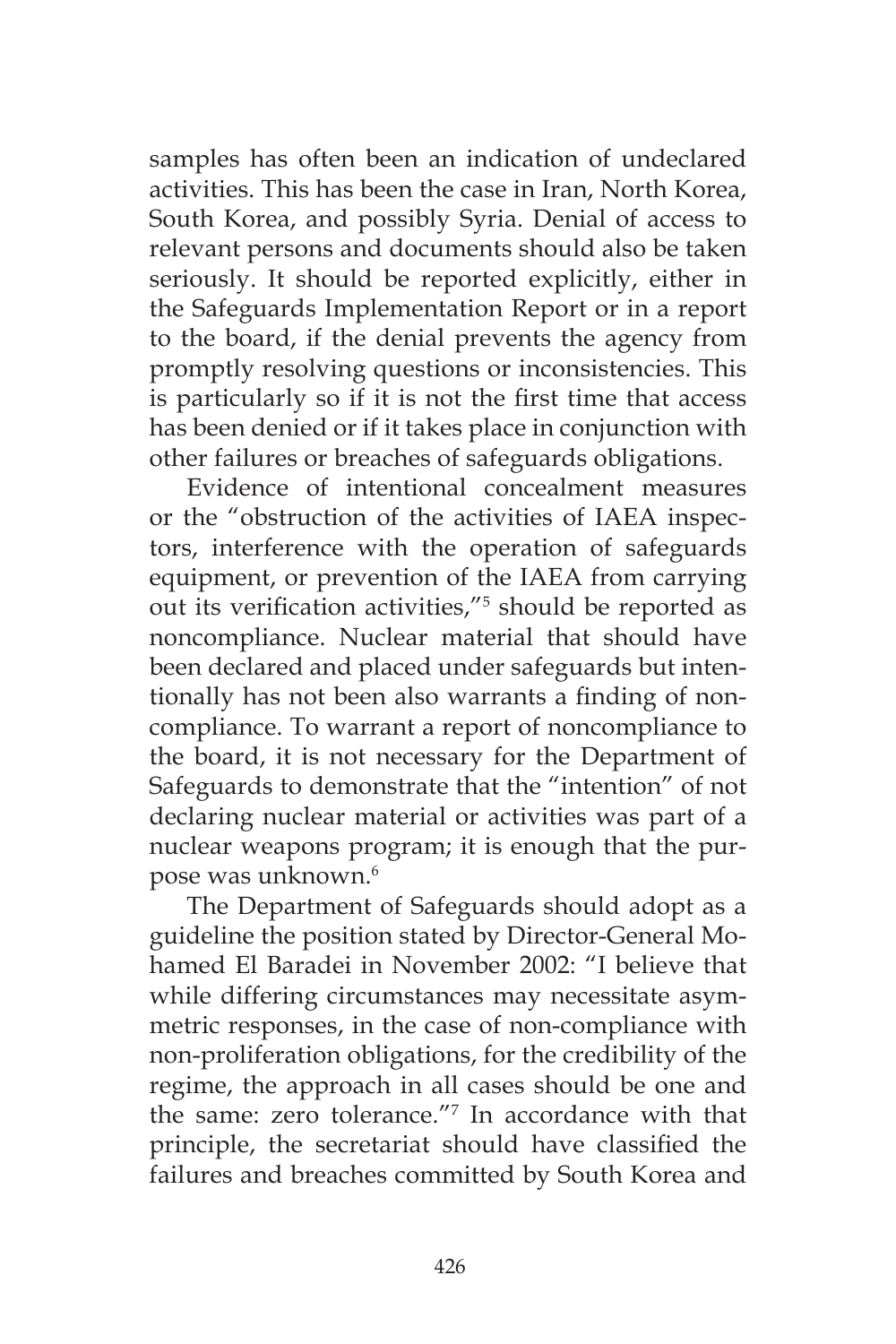Egypt<sup>8</sup> as cases of noncompliance.<sup>9</sup>

By reporting in November 2003 that Iran was "in breach of its obligation to comply with the provisions of the Safeguards Agreements," instead of using the word "noncompliance," the term that the IAEA statute uses, El Baradei deliberately left to the board the sole responsibility for making a formal finding of noncompliance. This ambiguous language may have played a role in politicizing what should have remained the purely technical and factual work of the secretariat.<sup>10</sup>

The assessment of Libya's violations of its safeguards agreement reported to the board in February 2004 was even more disturbing. Although, in addition to the reported violations, Libya admitted that it had received documentation related to nuclear weapons design and fabrication and more or less explicitly acknowledged that it had a nuclear weapons program, El Baradei did not use the term "noncompliance." This set a bad precedent and amounted to a direct contradiction of his 2002 statement cited above. Fortunately, the board found Libya in noncompliance and requested the director-general to "report the matter to the Security Council *for information purposes only*, while commending [Libya] for the actions it has taken to date, and has agreed to take, to remedy the noncompliance."11 The Security Council held a meeting on April 22, 2004, to consider the matter and, via its president, welcomed Libya's active cooperation with the IAEA and its decision to abandon its weapons of mass destruction (WMD) programs.

Finding a state in noncompliance with its safeguards agreement is not the only reason for the IAEA to submit reports to the Security Council. If, in the course of their duties, Department of Safeguards inspectors encounter "questions that are within the competence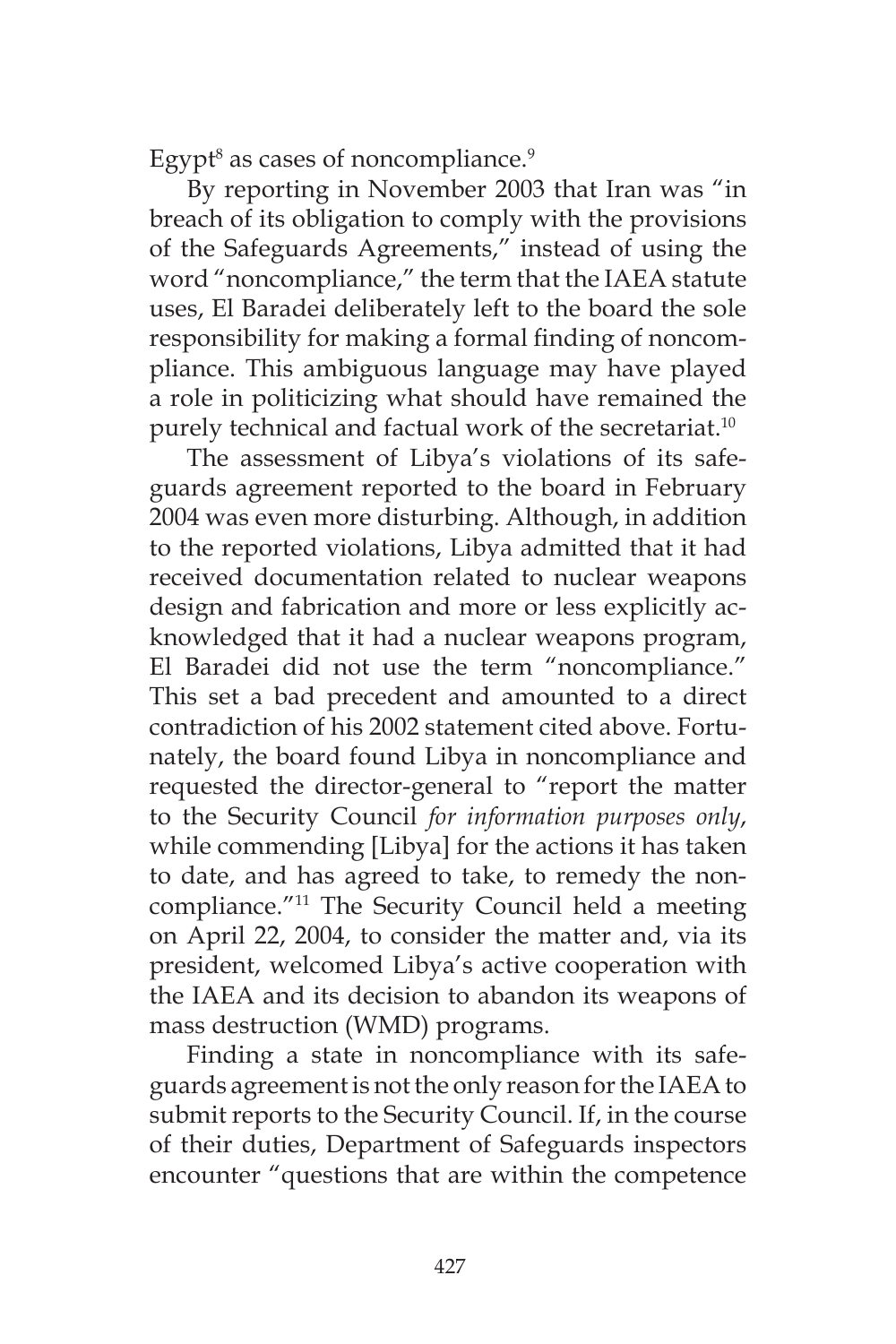of the Security Council as the organ bearing the main responsibility for the maintenance of international peace and security," the IAEA statute suggests that these questions should be reported to the board and then by the board to the Security Council.12 In addition, paragraph 19 of the Comprehensive Safeguards Agreement gives the board the power to find a state in noncompliance if "the Agency is not able to verify that there has been no diversion of nuclear material." In other words, a finding of noncompliance by the board does not require the Department of Safeguards to verify that there has been a diversion. Noncooperation by a state, thus preventing the Agency from verifying that no diversion has taken place, can be sufficient grounds for charging noncompliance.<sup>13</sup>

One nonproliferation official recently said that when it comes to unanswered questions, obstruction, or access denials, the same significance should be ascribed "to the inability of the Agency to conclude absence of undeclared activities as to a finding of non-compliance."14 According to the official, "[T]he experience accumulated over the last 20 years clearly indicates that a 'smoke screen' usually is as telling and dangerous as a 'smoking gun'."15

In summary, the IAEA statute requires the director-general to transmit to the board all noncompliance reports made by the Department of Safeguards. Unlike the board, the secretariat is expected to act as a technical and totally apolitical body so as to maintain its reputation of objectivity and impartiality.

It will be one of the main tasks of the new directorgeneral, Yukiya Amano, to restore member states' confidence that the IAEA secretariat will promptly, fully, and factually report on safeguards noncompliance in accordance with the agency's statute.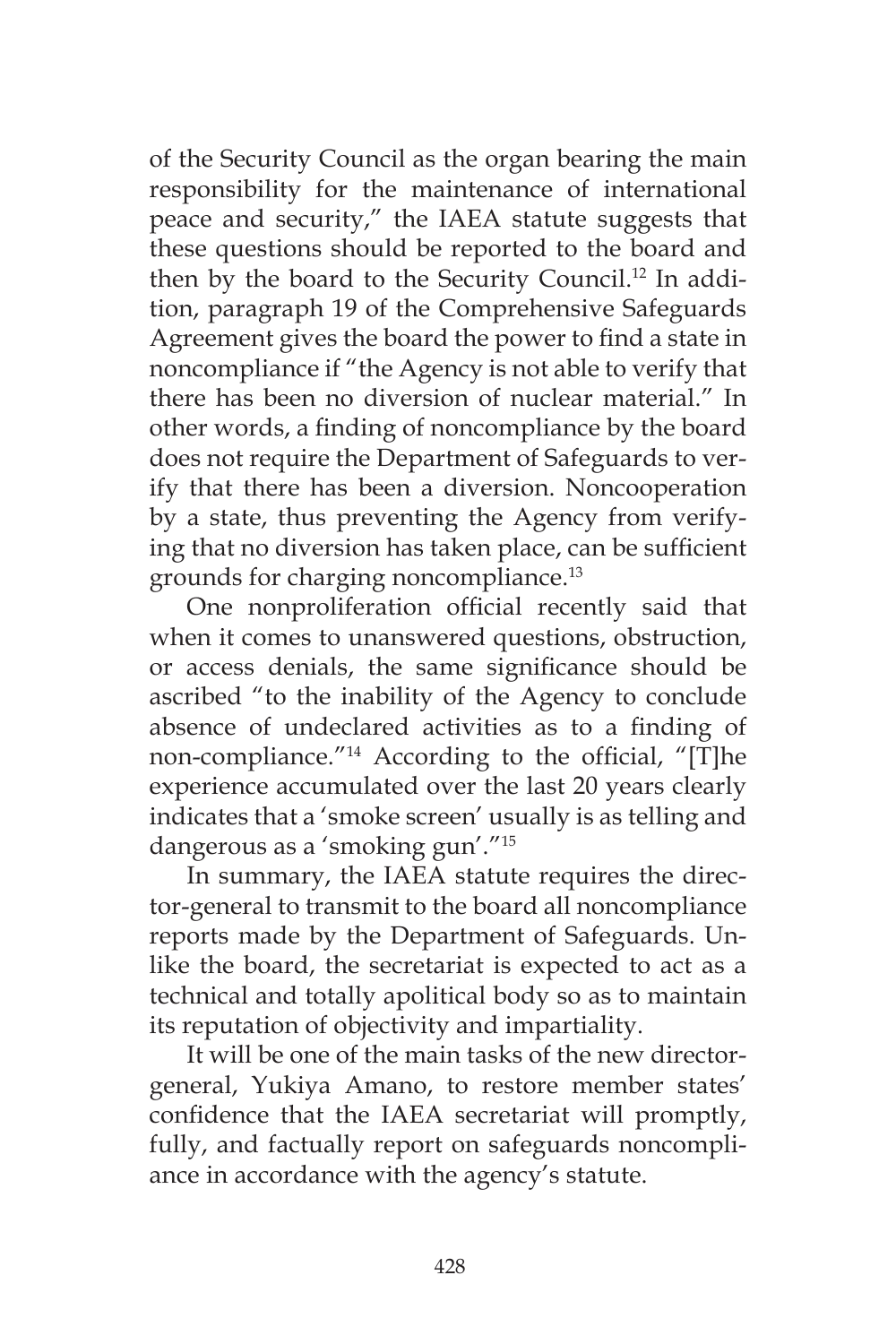## **HANDLING NONCOMPLIANCE REPORTS**

The IAEA board of governors, which is a political body, must decide if the safeguards breaches and failures reported by the secretariat, whether or not the term "noncompliance" has been used, constitute noncompliance under the statute and, if so, when they must be reported to the UN Security Council. The statute does not specify the criteria that the board should use to arrive at a finding. Given the difference in roles between the board and the secretariat, the criteria may not be the same as those used by the secretariat in determining whether technical or legal noncompliance must be reported to the board.

The goal here is not to focus the debate on whether the board should have found South Korea and Egypt in noncompliance in 2004 and 2005, respectively, and thereafter reported the cases to the Security Council for information purposes only. In the case of South Korea, which had ratified an additional protocol and subsequently fully cooperated with the IAEA, there was no need for Security Council action. Thanks to South Korea's cooperation, the agency was able to conclude in 2007 that the country did not have any undeclared nuclear material or activities and that all nuclear material remained in a peaceful mode.

In the case of Egypt, the IAEA did not find any indication that the reported failures and breaches were part of concealment efforts or a deception strategy. As in the case of South Korea, there was no indication in Egypt of any military involvement in or connection with nuclear-related activities. Because Egypt does not have an additional protocol in force, however, the IAEA is not in a position to conclude that there are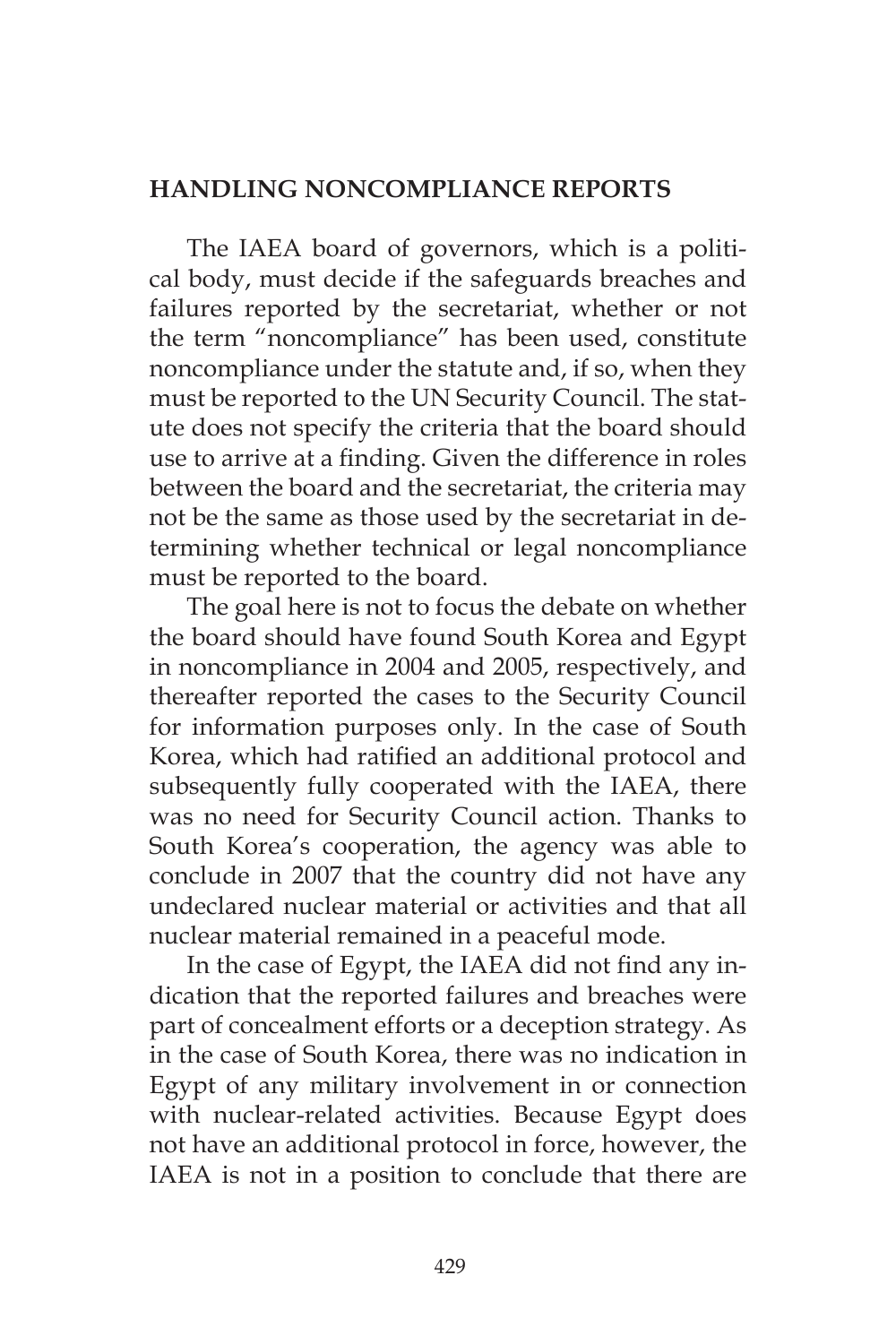no undeclared nuclear material and activities in the state as a whole. Also, as reported in the 2008 Safeguards Implementation Report, the IAEA has so far been unable to identify the source of the highly enriched uranium and low-enriched uranium particles found in environmental samples taken at the Egyptian Nuclear Research Center at Inshas. The fact that there are still open questions about Egypt's nuclear activities almost 5 years after the failures and breaches were first reported to the board should be a cause of concern. Progress on these issues should be reported to the board separately from the Safeguards Implementation Report. These long-standing open questions help demonstrate why the board should have at least adopted resolutions expressing its concern, as El Baradei did in his reports, about the failures and breaches discovered in South Korea and Egypt, even if the board found it unnecessary to make a finding of noncompliance under the statute.

In the case of Iran, the IAEA board adopted in September 2003 a resolution calling on that country to "suspend all further uranium enrichment-related activities, including the further introduction of nuclear material into [the] Natanz [enrichment plant] . . . pending provision by the Director General of the assurances required by Member States, and pending satisfactory application of the provisions of the additional protocol."16 The resolution also called on Iran to grant "unrestricted access, including environmental sampling, for the Agency to whatever locations the Agency deems necessary for the purposes of verification of the correctness and completeness of Iran's declarations."<sup>17</sup>

In the spring of 2004, it already had become apparent that Iran was not abiding by the September 2003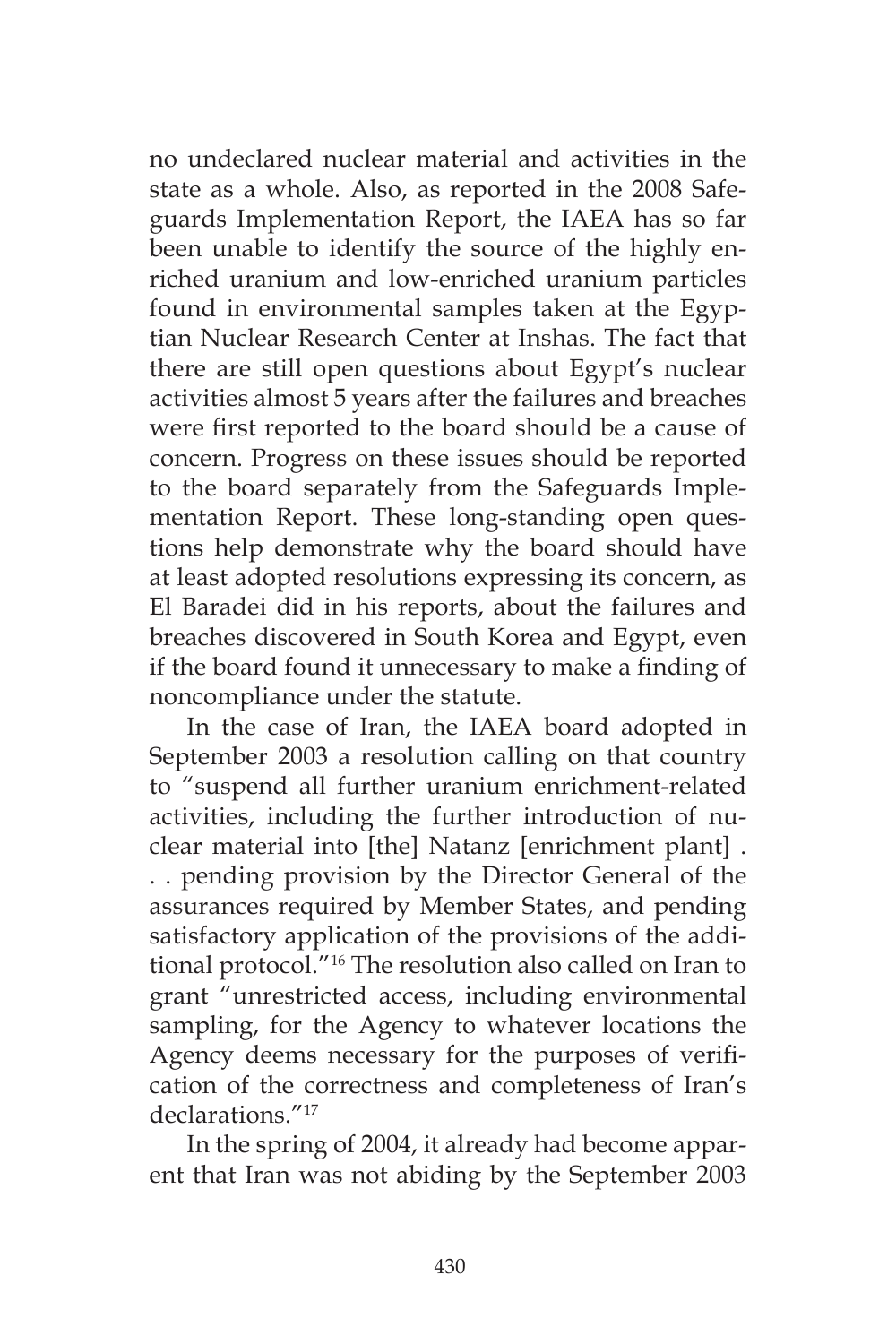resolution. In a resolution adopted on June 18, 2004, the board acknowledged "the statement by the Director General on 14 June that it is essential for the integrity and credibility of the inspection process to bring these issues to a close within the next few months. $^{\prime\prime}^{18}$ Apparently, the international community subsequently lost sight of the importance of this time factor. Once a significant or deliberate breach of safeguards agreements has been identified, or a state obstructs or delays verification activities, as is presently the case also in Syria, action by the board and possibly by the UN Security Council becomes urgent.<sup>19</sup>

In its September 18, 2004, resolution, the board noted "with serious concern that . . . Iran has not heeded repeated calls from the Board to suspend, as a confidence building measure, all enrichment-related and reprocessing activities."20 It was clear by then that the IAEA needed legally binding verification rights extending beyond those provided under the Model Additional Protocol. Only the UN Security Council, by adopting a resolution under Chapter 7 of the UN Charter, which addresses threats to international peace and security, is in a position to provide those legal rights to the IAEA secretariat. Its board cannot.

It was only after Iran's August 2005 breach of its November 2004 expanded commitment to suspend the conversion of uranium concentrates to uranium hexafluoride that the board found Iran to have been noncompliant. The vote on the September 24, 2005, resolution was 22-1, with 12 abstentions.

One good thing about the September 2005 resolution is that the board found "that Iran's many failures and breaches of its obligation to comply with its NPT Safeguards Agreement, as detailed in [the November 10, 2003 report to the board] constitute non compli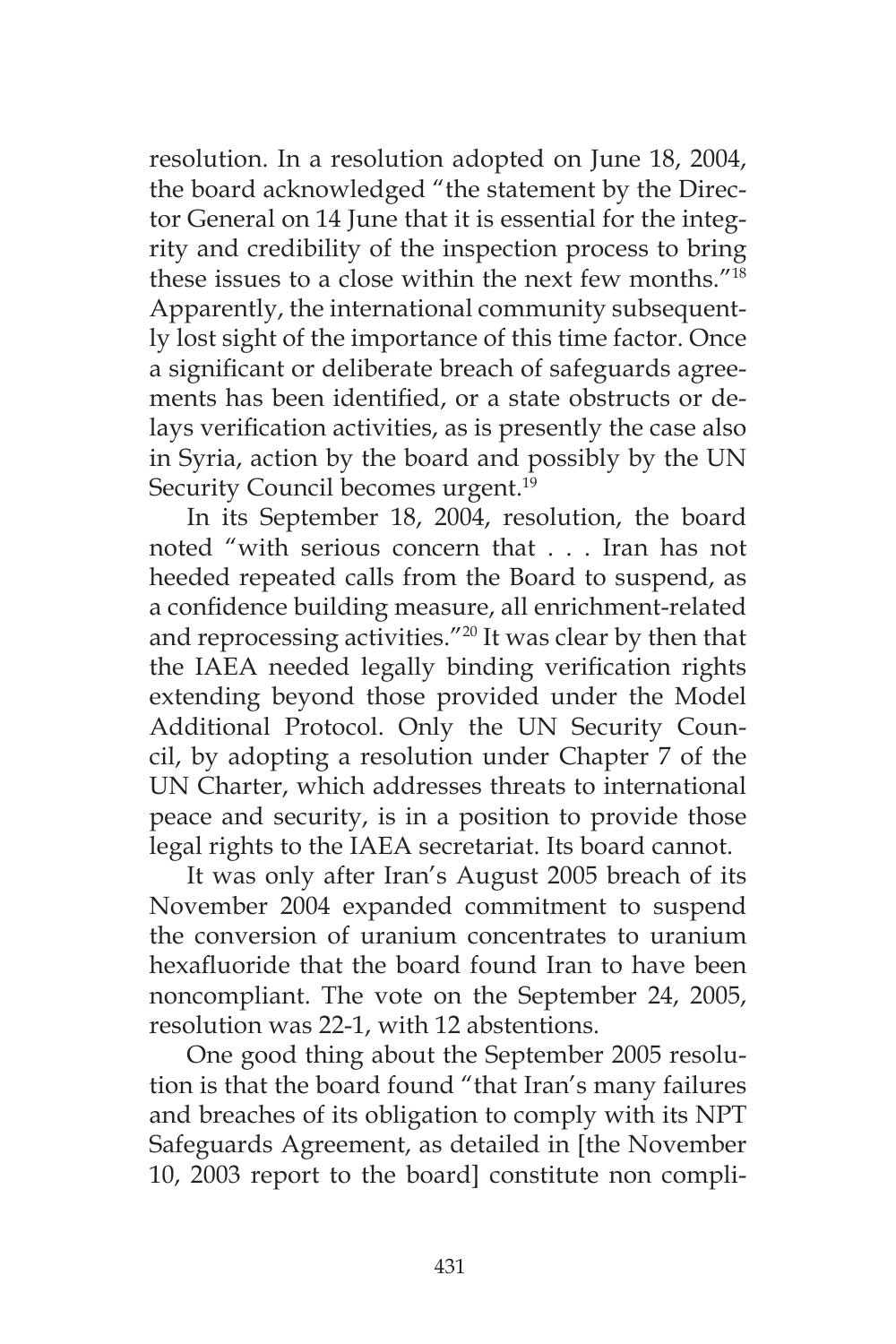ance in the context of Article XII.C" of the statute.<sup>21</sup> By confirming that the findings reported in November 2003 constituted noncompliance, the board mitigated the unhelpful precedent it had set at that time by refraining from a noncompliance finding. However, by the time the board, on February 4, 2006, finally decided to report the noncompliance to the Security Council<sup>22</sup> and 10 months later the Security Council adopted a resolution that legally required Iran to suspend its enrichment-related activities, $^{23}$  it was too late to stop Iran from disregarding these directives.

## **THE SECURITY COUNCIL'S ROLE**

Under the statute, a country that the IAEA board finds to be in noncompliance must be referred to the Security Council. The board is not obliged to make this report immediately if it wishes to give the noncompliant state sufficient time to implement the necessary corrective actions. If the noncompliant state fully and proactively cooperates with the agency, the board will refer the case to the council for information purposes only, while likely praising the state for its constructive attitude, as it did in the case of Libya. If the noncompliant state uses delaying and deceptive tactics and does not provide prompt access to locations, equipment, documents, and relevant persons, the agency may temporarily need from the UN Security Council legally binding expanded verification rights.

As exemplified by the cases of Iran and North Korea, one of the greatest difficulties in deterring states from violating their nonproliferation undertakings and from ignoring legally binding Security Council resolutions is their hope that, for geopolitical or economic reasons, at least one of the five veto-wielding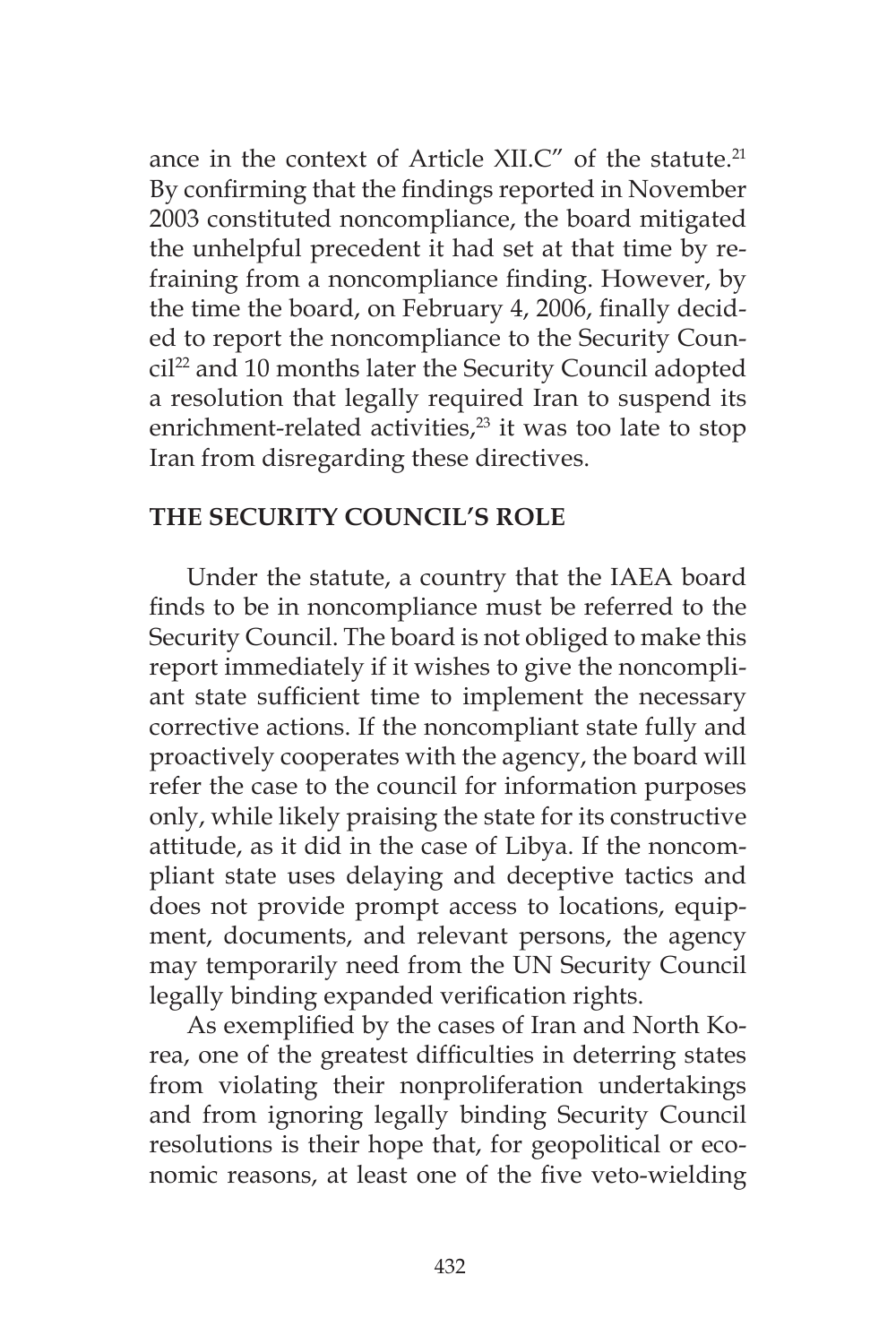members of the council will oppose the adoption of effective sanctions. To guarantee a timely council reaction in cases of noncompliance with safeguards agreements and to increase the likelihood of negative consequences for a state that does not comply with council and IAEA resolutions, the council should adopt a generic—that is, not state-specific—resolution under Chapter 7 of the UN Charter.<sup>24</sup> To give the IAEA the verification tools it needs in case a noncompliant state does not adequately cooperate with the agency to resolve pending issues, the resolution should provide that, "upon request by the agency," the Security Council would automatically adopt a specific resolution under Chapter 7 requiring that the state grant the IAEA extended access rights, as set out in a "temporary complementary protocol."<sup>25</sup> These rights would be terminated as soon as the IAEA secretariat and board have drawn the conclusion that the country has no undeclared nuclear material or activities and that its declarations to the IAEA are correct and complete.

Under the multistage process foreseen in this generic resolution, if the IAEA director-general were unable to report within 60 days of the adoption of the state-specific resolution that the noncompliant state was fully implementing the temporary complementary protocol, the Security Council would adopt a second specific resolution requiring the state to suspend immediately all enrichment-and reprocessing-related activities.

If the noncompliant state further refused to implement the relevant Security Council resolutions fully, the Security Council would adopt a third Chapter 7 resolution calling on all states to suspend military cooperation, including the supply of equipment, with the noncompliant state as long as it remained in noncom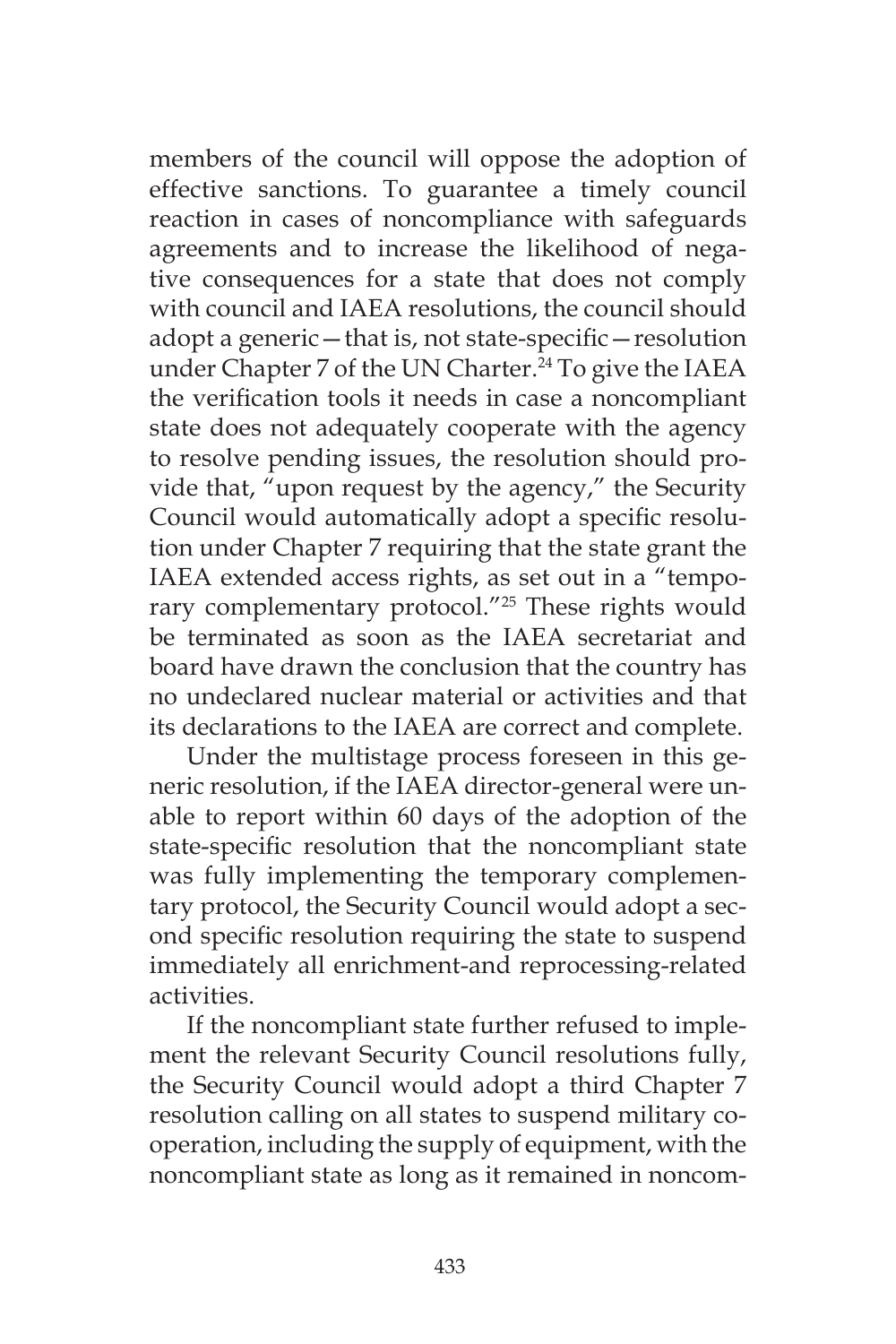pliance with council and IAEA resolutions. A prior council agreement that all military cooperation with that state would be suspended in these circumstances should constitute a strong disincentive for states to defy legally binding council resolutions.

Had such a generic resolution existed before 2002, the foreign ministers of France, Germany, and the United Kingdom (the EU-3) would not have negotiated the October 2003 deal in Tehran. Under that deal, Iran agreed "voluntarily to suspend all enrichment activities as defined by the IAEA,"26 while the September 2003 board resolution had called on Iran to suspend all further enrichment-related activities, a term that is much broader in scope. In exchange for this limited and nonbinding pledge to the EU-3, Iran received the tacit commitment of the three countries not to support an IAEA resolution referring Iran's noncompliance to the Security Council. By failing to find Iran in noncompliance in November 2003, the IAEA board created a damaging precedent with far-reaching consequences that are still felt today.

#### **WITHDRAWING FROM THE NPT**

Another particularly threatening case for international peace and security is the withdrawal from the NPT of a non-nuclear-weapon state that has been found by the IAEA to be in noncompliance with its safeguards agreement. As has been stressed on many occasions, the great benefit that the NPT brings to the international community would be dangerously eroded if countries violating their safeguards agreements or the NPT felt free to withdraw from the treaty, develop nuclear weapons, and enjoy the fruits of their violation with impunity.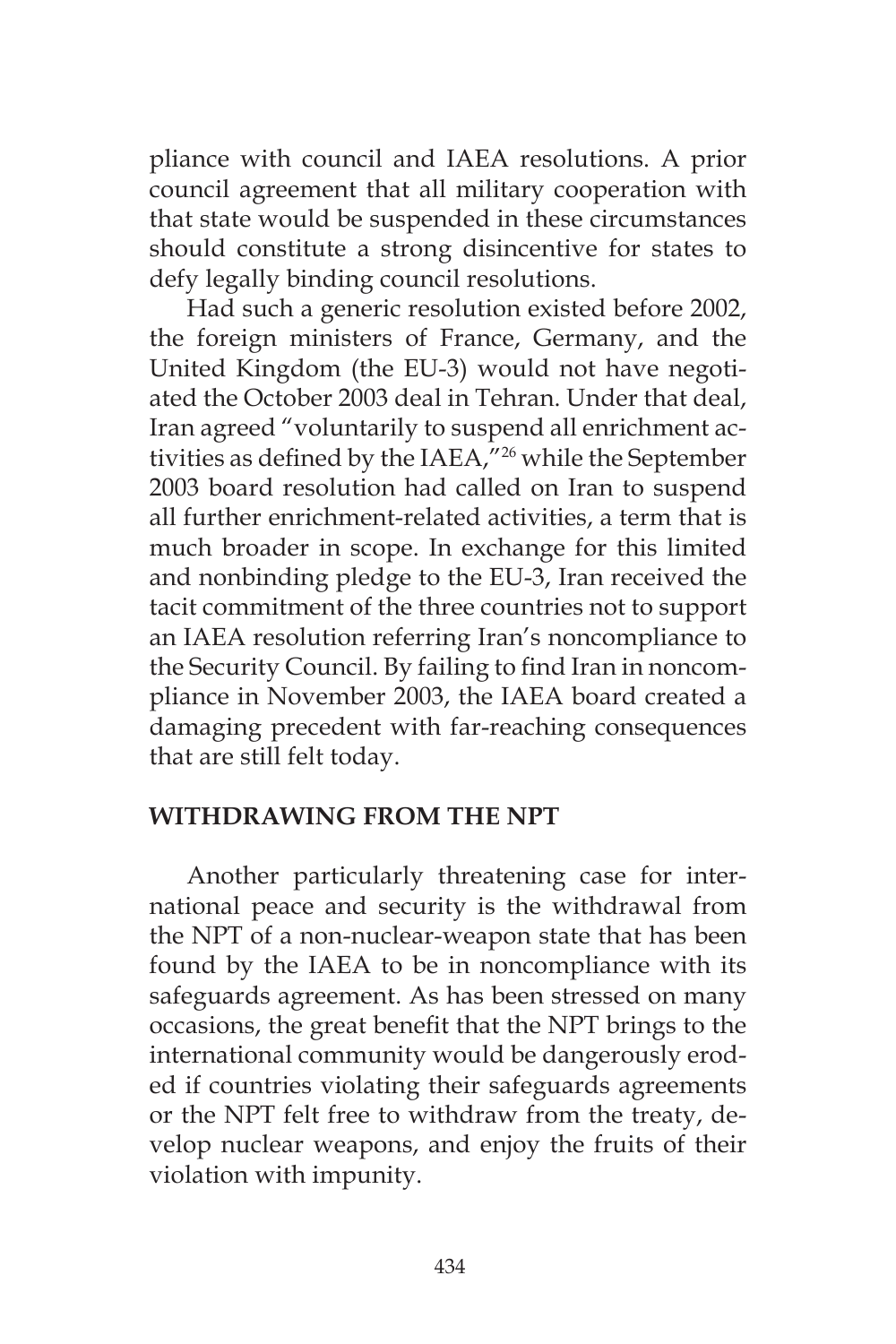To address this issue, the Security Council should adopt under Chapter 7 of the UN Charter another generic and legally binding resolution, stating that a country's withdrawal from the NPT (an undisputed right under the treaty's Article X.1) after being found by the IAEA to be in noncompliance with its safeguards undertakings constitutes a threat to international peace and security, under Article 39 of the UN Charter.<sup>27</sup> This generic resolution should also provide that, under these circumstances, all materials and equipment made available to such a state or resulting from the assistance provided to it under a comprehensive safeguards agreement would have to be sealed by the IAEA and, as soon as technically possible, removed from that state under IAEA supervision and remain under agency safeguards. If the state still refused to comply, then any military cooperation between that state and other UN member states would be suspended.

Another important preventive measure would be for the IAEA board to urge all states with enrichment or reprocessing facilities to conclude back-up safeguards agreements that would not terminate in case of NPT withdrawal.28

# **CONCLUSION**

IAEA safeguards play a key role in the international community's attempts to ensure that nuclear energy is used in non-nuclear-weapon states exclusively for peaceful purposes. By deterring states from seeking nuclear weapons, safeguards play a major role in preventing proliferation. Yet, deterrence can be effective only if states believe that noncompliance has a strong chance of being detected and if its detection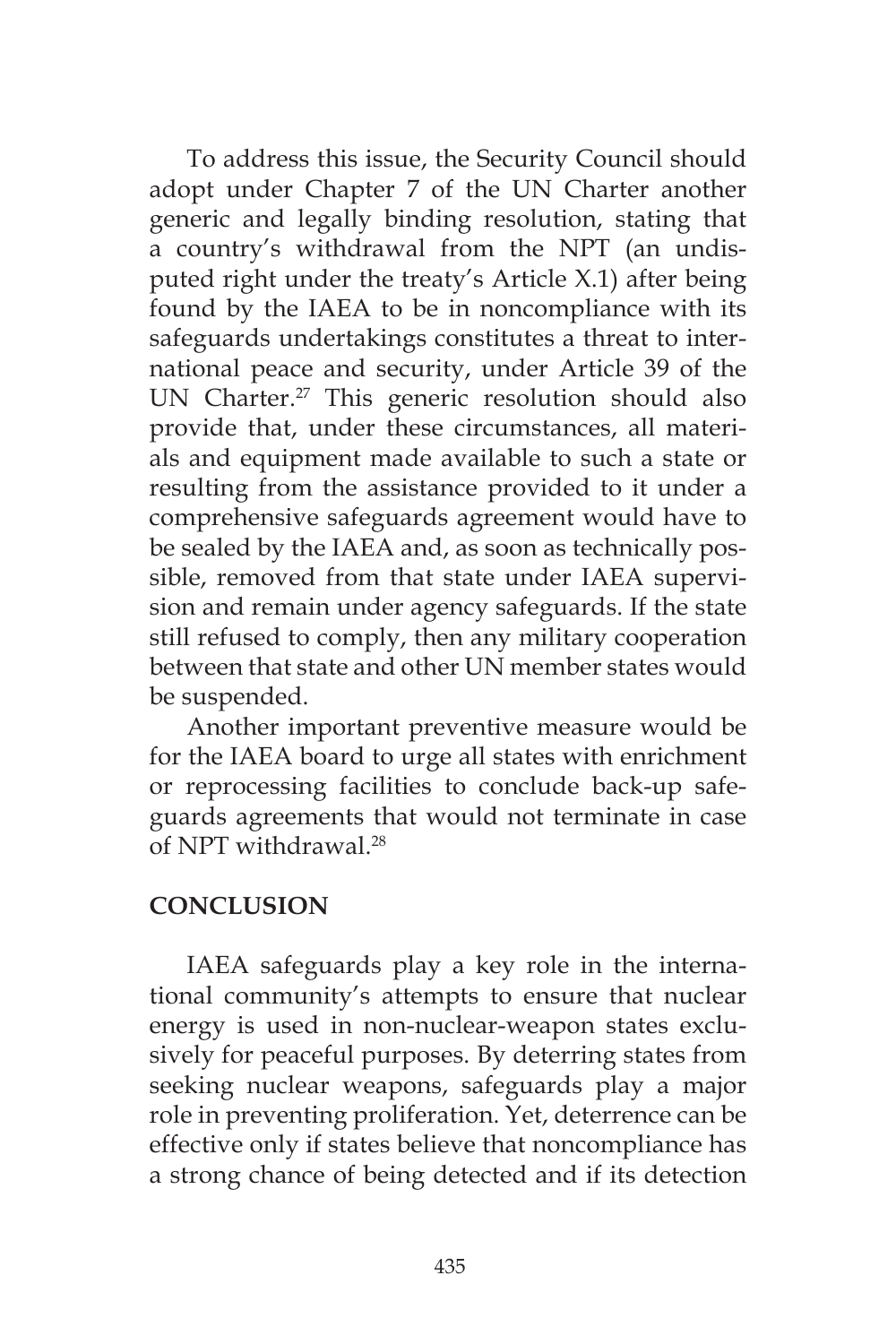has consequences.

President Barack Obama noted both elements in his 2009 speech in Prague: "We need more resources and authority to strengthen international inspections. We need real and immediate consequences for countries caught breaking the rules or trying to leave the treaty without cause."29

The IAEA should not be complacent toward states violating their nonproliferation undertakings. That said, the weakest link in the nonproliferation regime today is not the performance of the IAEA Department of Safeguards but that of the international community in responding to noncompliance. The burden here falls largely on the IAEA board and the UN Security Council.

The adoption of UN Security Council Resolution 1887, which emphasizes that noncompliance with nonproliferation obligations must be brought to the attention of the Security Council, is a significant but insufficient step in the right direction. It is a call for states to strengthen the NPT and to comply fully with all their obligations, to ratify the Comprehensive Test Ban Treaty, to adopt stricter national controls for the export of sensitive nuclear fuel-cycle technologies, and more. However, states are not obliged to follow the recommendations contained in the resolution.

Therefore, states should discuss and agree on legally binding generic procedures for responding to noncompliance. Because members of the Security Council would not know which states might be involved in the future, such discussions should be easier and less acrimonious than they are during the heat of a crisis involving specific target countries. An agreement on a set of standard responses to be applied evenhandedly to any state found in noncompliance, regardless of its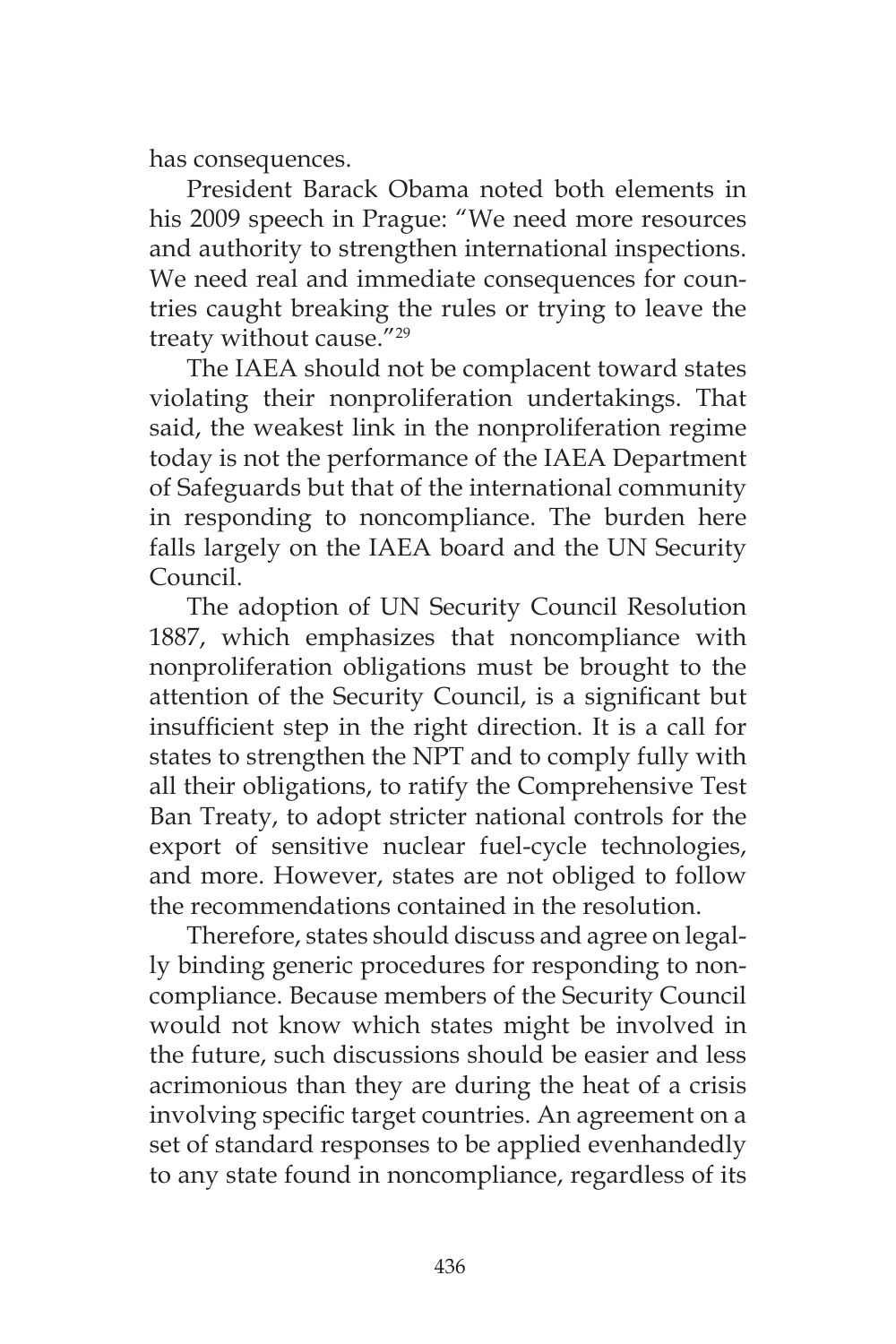allies, would significantly enhance the credibility of the nonproliferation regime.

Finally, considering the precedent that North Korea set in 2003, it is necessary to plan for the possibility of another state withdrawing from the NPT. The most critical step would be for the Security Council to adopt a resolution, under Chapter 7 of the UN Charter, deciding that the withdrawal of a noncompliant state from the NPT would be considered a threat to international peace and security.

If adopted, the concrete measures recommended in this chapter would make a real difference in protecting against nuclear proliferation; but all countries, not only the five permanent members of the Security Council, will first need to acknowledge that these measures should be adopted now in order to mitigate the consequences of the next potential proliferation crisis. Protecting against that dangerous prospect is in everyone's best security interest.

### **ENDNOTES - CHAPTER 14**

1. "Statute of the IAEA," Vienna, Austria: International Atomic Energy Agency, available from *www.iaea.org/About/statute\_text. html* (hereinafter IAEA Statute).

2. UN Security Council, Resolution 1887, S/RES/1887, September 24, 2009, available from *www.un.org/News/Press/docs/2009/ sc9746.doc.htm*.

3. The Safeguards Implementation Report, submitted every year to the board, provides a description and analysis of the agency's safeguards operations during the previous year, including a summary of the problems encountered and the secretariat's findings and conclusions.

4. Article 39 of the Comprehensive Safeguards Agreement provides that "the Agency and the State shall make Subsidiary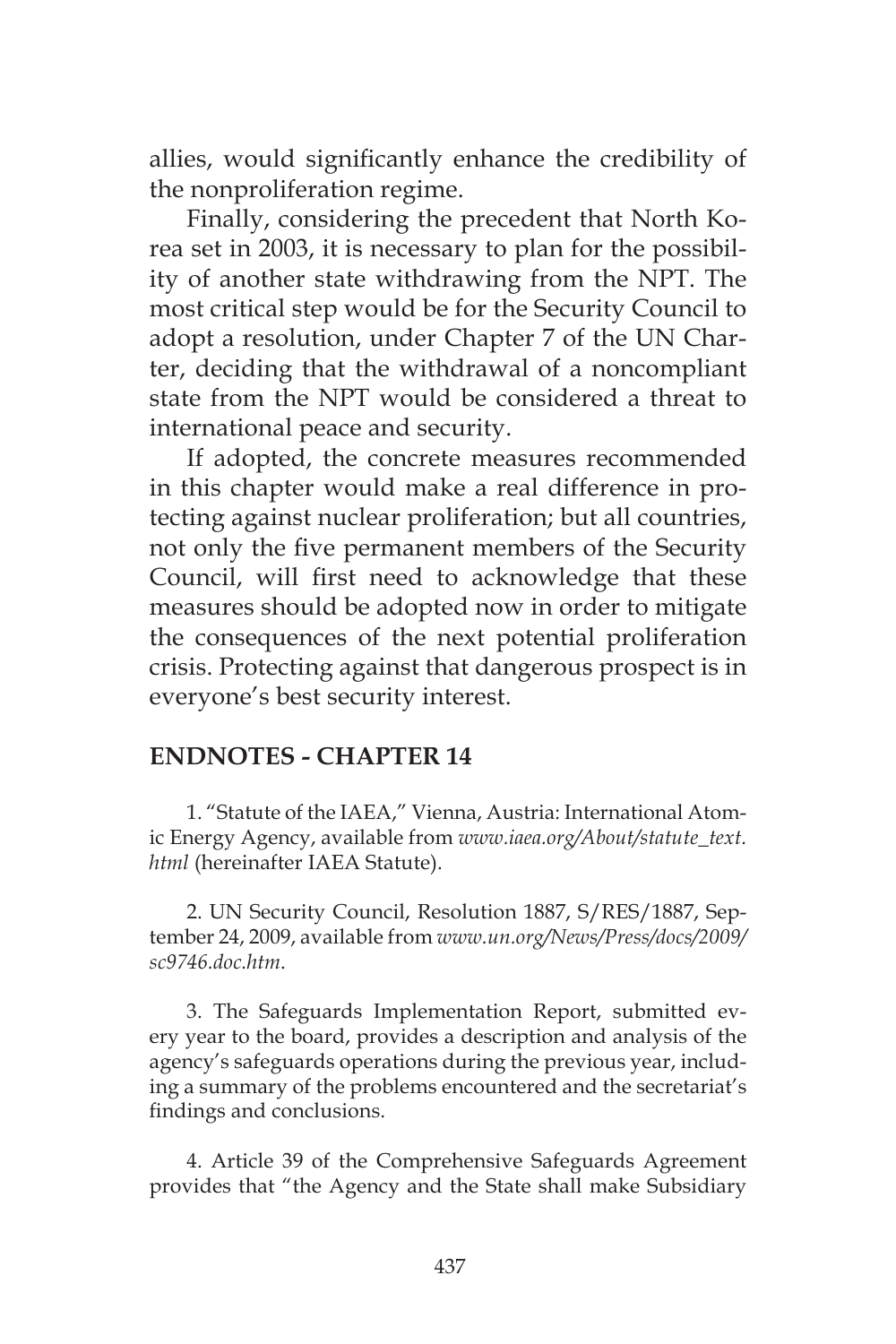Arrangements which shall specify in detail . . . how the procedures laid down in the Agreement are to be applied."

5. "IAEA Safeguards Glossary, 2001 Edition," p. 14, para. 2.3.(d), Vienna, Austria: IAEA, available from *www-pub.iaea.org/ MTCD/publications/PDF/nvs-3-cd/PDF/NVS3\_prn.pdf*.

6. "The Structure and Content of Agreements Between the Agency and States Required in Connection With the Treaty On the Non-Proliferation of Nuclear Weapons," INFCIRC/153 (corrected), Vienna, Austria: IAEA, June 1972, para. 28, available from *www.iaea.org/Publications/Documents/Infcircs/Others/infcirc153.pdf*.

7. "Reinforcing the World´s Regime Against Nuclear Weapons," Vienna, Austria: IAEA, November 14, 2002, available from *www.iaea.org/NewsCenter/News/2002/11-13-903199.shtml*.

8. "Implementation of the NPT Safeguards Agreement in the Republic of Korea: Report by the Director General," GOV/2004/84, Vienna, Austria: IAEA, November 11, 2004, para. 38, available from *www.iaea.org/Publications/Documents/ Board/2004/gov2004-84.pdf*; "Implementation of the NPT Safeguards Agreement in the Arab Republic of Egypt: Report by the Director General," GOV/2005/9, Vienna, Austria: IAEA, February 14, 2005, para. 22, available from *www.carnegieendowment.org/ static/npp/reports/gov2005-9.pdf*.

9. See Pierre Goldschmidt, "Exposing Nuclear Noncompliance," *Survival*, Vol. 51, No. 1, February-March 2009, pp. 143-163, available from *www.carnegieendowment.org/publications/index.cfm ?fa=view&id=22734&prog=zgp&proj=znpp*.

10. "Implementation of the NPT Safeguards Agreement in the Islamic Republic of Iran: Report by the Director General," GOV/2005/75, Vienna, Austria: IAEA, November 10, 2003, available from *www.iaea.org/Publications/Documents/Board/2003/ gov2003-75.pdf*. Another factor was that the report on Iran stated that, "[t]o date, there is no evidence that the previously undeclared nuclear material and activities referred to above were related to a nuclear weapons programme." This formulation set the bar too high for the agency by suggesting that evidence of a nuclear weapons program was required for a finding of noncompliance.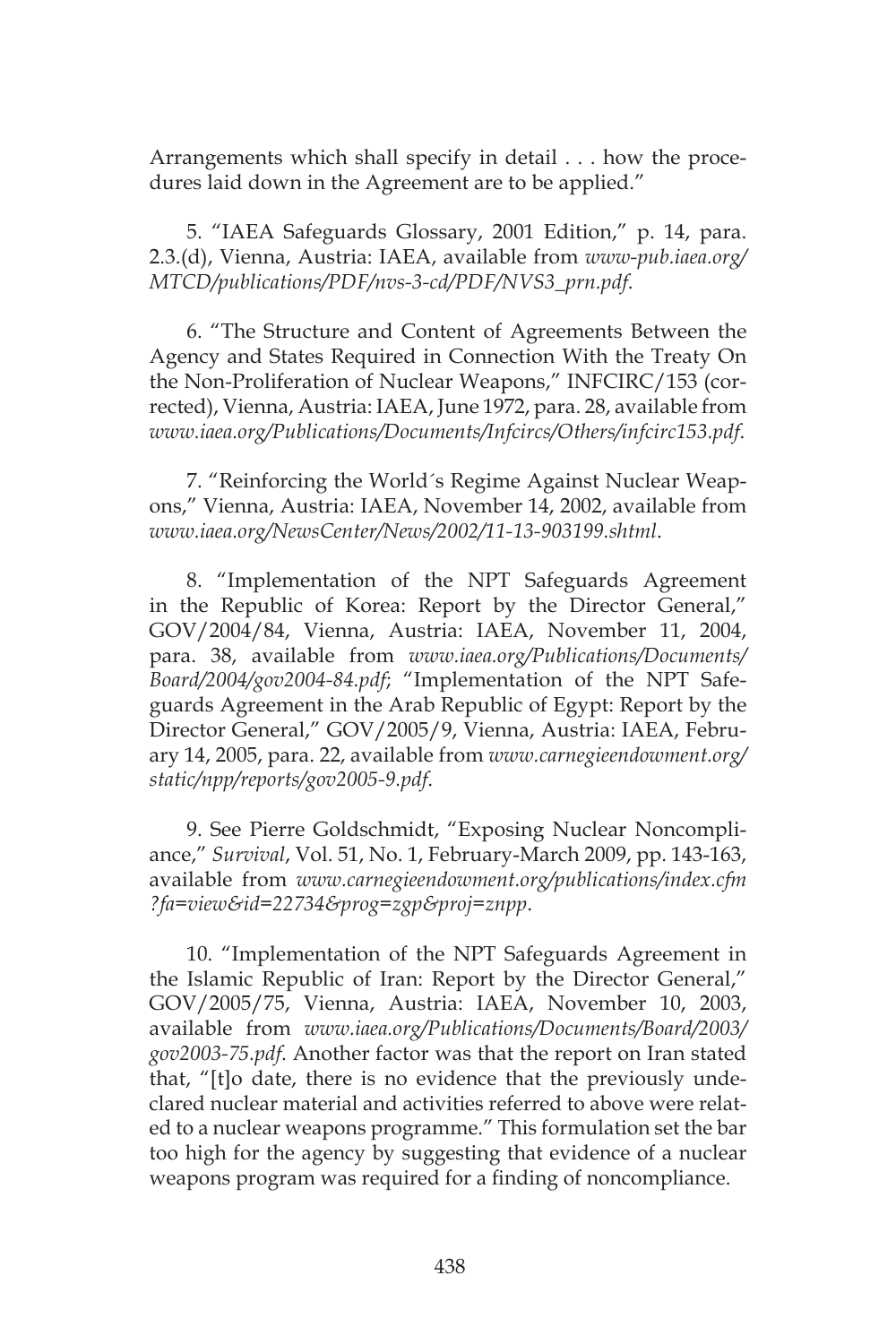11. "Implementation of the NPT Safeguards Agreement of the Socialist People's Libyan Arab Jamahiriya," GOV/2004/ 18, Vienna, Austria: IAEA, March 10, 2004, para. 4, available from *www.iaea.org/Publications/Documents/Board/2004/gov2004-18.pdf* (emphasis added).

12. IAEA Statute, art. III.B.4. These questions would cover areas such as nuclear weaponization-related activities.

13 . James Acton, e-mail communication with author, October 23, 2009.

14. Nonproliferation official, e-mail communication with author, November 28, 2009.

15. *Ibid*.

16. "Implementation of the NPT Safeguards Agreement in the Islamic Republic of Iran," GOV/2003/69, Vienna, Austria: IAEA, September 12, 2003, para. 3, available from *www.iaea.org/ Publications/Documents/Board/2003/gov2003-69.pdf*.

17. *Ibid*., para. 4(ii).

18. "Implementation of the NPT Safeguards Agreement in the Islamic Republic of Iran," GOV/2004/49, Vienna, Austria: IAEA, June 18, 2004, para. l, available from *www.iaea.org/Publications/ Documents/Board/2004/gov2004-49.pdf*.

19. As John Carlson recently wrote,

A judgment on noncompliance cannot wait until the state has succeeded in acquiring nuclear weapons. If the standard of proof is set too high, the IAEA is bound to fail in its responsibility to provide the international community with timely warning. To prove the existence of a nuclear weapons program is unrealistic. A state having a nuclear weapon or nuclear weapons components or conducting weaponization experiments with nuclear material is unlikely to be caught red-handed. More likely, a state facing obvious exposure would deny inspectors access to the location concerned, preferring to argue whether lack of cooperation constitutes noncompliance, maintaining some ambiguity about its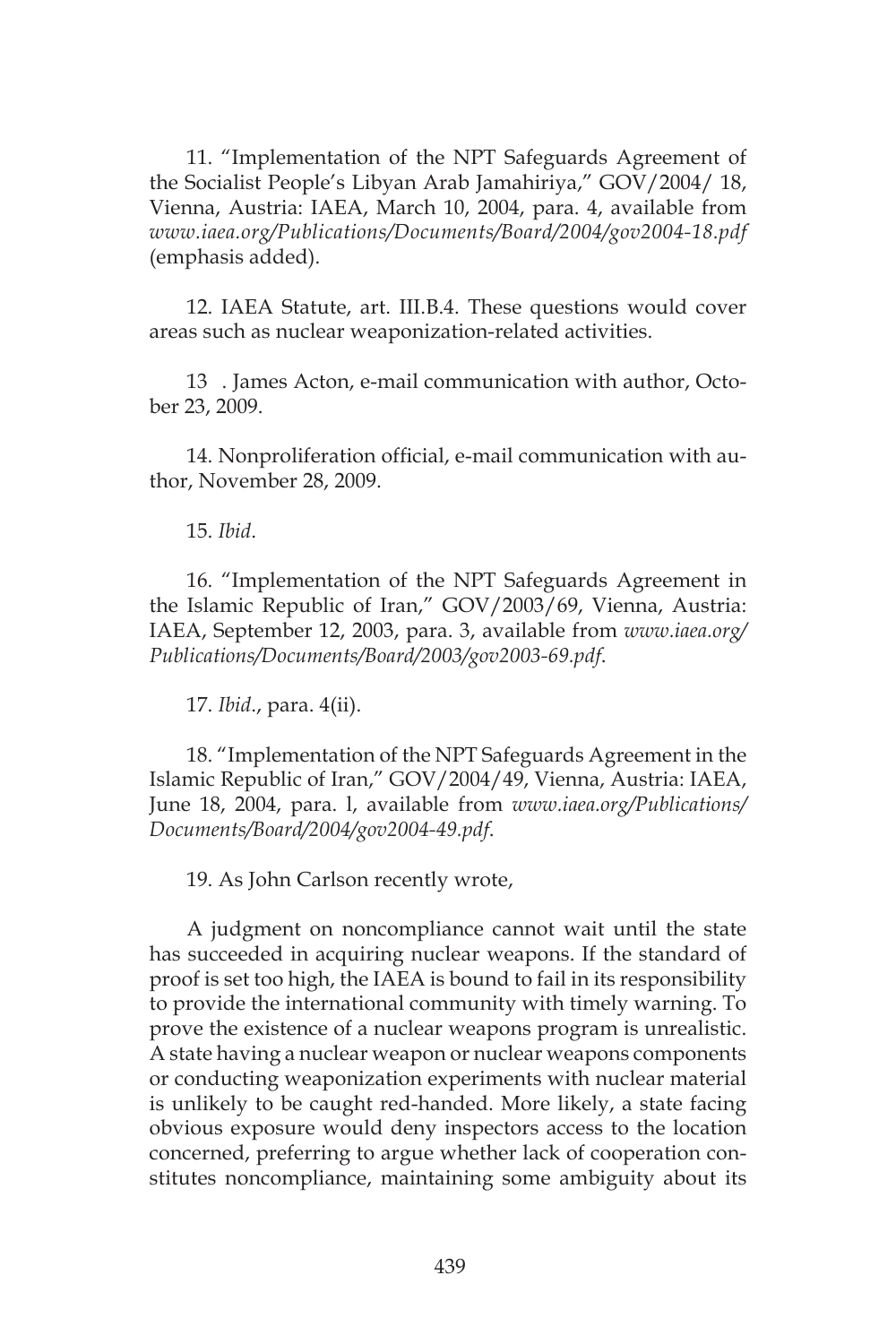actions. When the board determines that a state has intentionally not declared nuclear material, it must initially presume that the material was not intended for peaceful purposes. The smoking gun is the failure to declare nuclear material.

John Carlson, "Defining Noncompliance: NPT Safeguards Agreements," *Arms Control Today*, May 2009, pp. 22-27, available from *www.armscontrol.org/act/2009\_5/Carlson*.

20. "Implementation of the NPT Safeguards Agreement in the Islamic Republic of Iran," GOV/2004/79, Vienna, Austria: IAEA, September 18, 2004, para. d, available from *www.iaea.org/ Publications/Documents/Board/2004/gov2004-79.pdf*.

21. "Implementation of the NPT Safeguards Agreement in the Islamic Republic of Iran," GOV/2005/79, Vienna, Austria: IAEA, September 24, 2005, para. 1, available from *www.iaea.org/ Publications/Documents/Board/2005/gov2005-77.pdf*.

22. Cuba, Syria, and Venezuela voted against the resolution, and five states (Algeria, Belarus, Libya, Indonesia, and South Africa) abstained.

23. UN Security Council, Resolution 1737, S/RES/1737, December 23, 2006.

24. Pierre Goldschmidt, "Concrete Steps to Improve the Nonproliferation Regime," Carnegie Papers, No. 100, April 2009, available from *www.carnegieendowment.org/publications/index.cf m?fa=view&id=22943&prog=zgp&proj=znpp*. Annex I provides a potential model for such a resolution.

25. *Ibid*., pp. 27-43.

26. Statement by the Iranian Government and visiting EU Foreign Ministers, October 21, 2003, available from *www.iaea.org/ NewsCenter/Focus/IaeaIran/statement\_iran21102003.shtml*.

27. See generally Goldschmidt, "Concrete Steps to Improve the Nonproliferation Regime." See Annex II for the proposed model resolution.